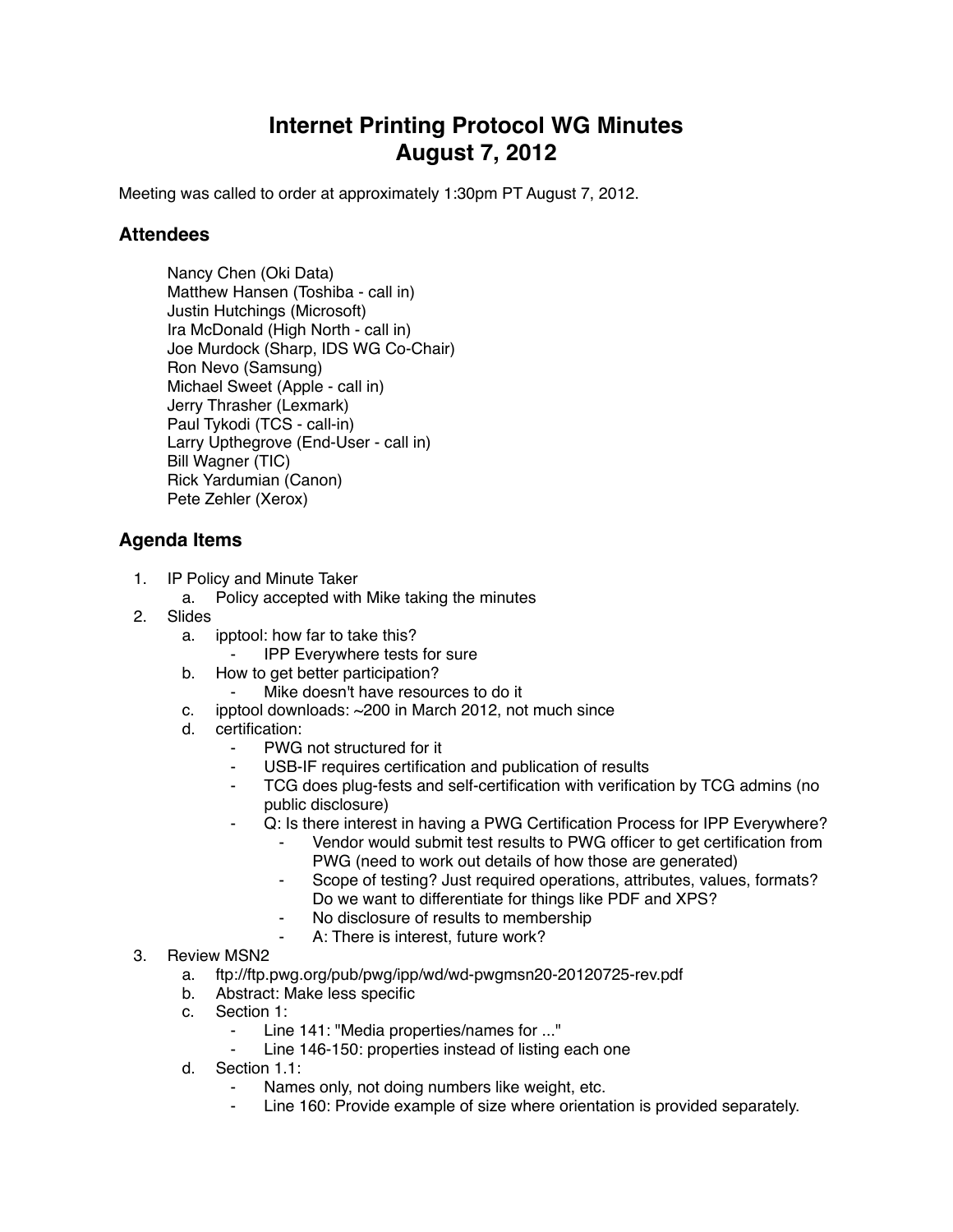- Line 165: Lookup CUPS references and provide implementation advice.
- Line 175: "The sRGB reference values ..."
- e. media type:
	- ⁃ Add glass-colored
		- Q: What about printable electronics?
			- A: Can add in a future spec
		- "are" -> "is" as needed
- f. Delete old comments (reconciled)
- g. Line 401: Bad indentation
- h. Section 5.1: Add forward reference to 5.1.3 for long-dim  $== 0$
- i. Section 5.1.3: Replace "good" and "bad" with "valid" and "invalid"
- j. Section 5.1.8:
	- Lines 556-557: "from" instead of "as small as" and "would" instead of "might"
	- ⁃ Line 562: "would" instead of "might"
- k. Global: "may" -> "can" or "could", "might" -> "would"
- l. Global: Avoid references to the future or time travel
	- ⁃ Line 505: drop sentence
		- Look for "in this specification"
- m. Table 5:
	- medium-photo should have a hyphen (currently uses underscore)
- n. Section 9:
	- ⁃ Delete first paragraph
	- Move second paragraph after numbered list
- o. Section 11:
	- ⁃ "The media property names defined ..."
	- Add glass-colored media-type
- p. Section 16:
	- ⁃ Drop it
- q. Section 17: Move before editors and references
- r. Action: Mike to post stable draft of MSN2 for WG Last Call
- 4. Review IPP Everywhere:
	- a. ftp://ftp.pwg.org/pub/pwg/ipp/wd/wd-ippeve10-20120724-rev.pdf
	- b. Lines 988-999: media-supported
	- c. Global: "might report" -> "could report" or "would report"
	- d. Change ranges of dimensions (N-M) to "N to M".
	- e. "in width" -> wide
	- f.  $\blacksquare$  "in length" -> long
	- g. Section 4.2.3:
		- After "here are the limits of a TXT record" we list a LOT of keys. How to determine what is important?
		- $DUUID + UUID = 20%$  of 400 octets?
		- What about UUIDs for other services?
			- That will be a job for system control service
		- ⁃ Add text for multiple print service devices: primary/default is listed in TXT record, others accessible indirectly, no multiple queue reporting due to interoperability/stability issues.
		- ⁃ Update text to identify 400 octet limit is unicast DNS limit and 1300 octets is multicast DNS limit (up to 64k for DNS over TCP)
	- h. Section 4.2.3.8:
		- Make DUUID optional
	- i. Section 6.1: "Supporting Long-Edge Feed Media with PWG Raster Format Documents"
	- j. Sections 9.1 and 9.2: Add bullets for sections 6.1, 10, 11, 13